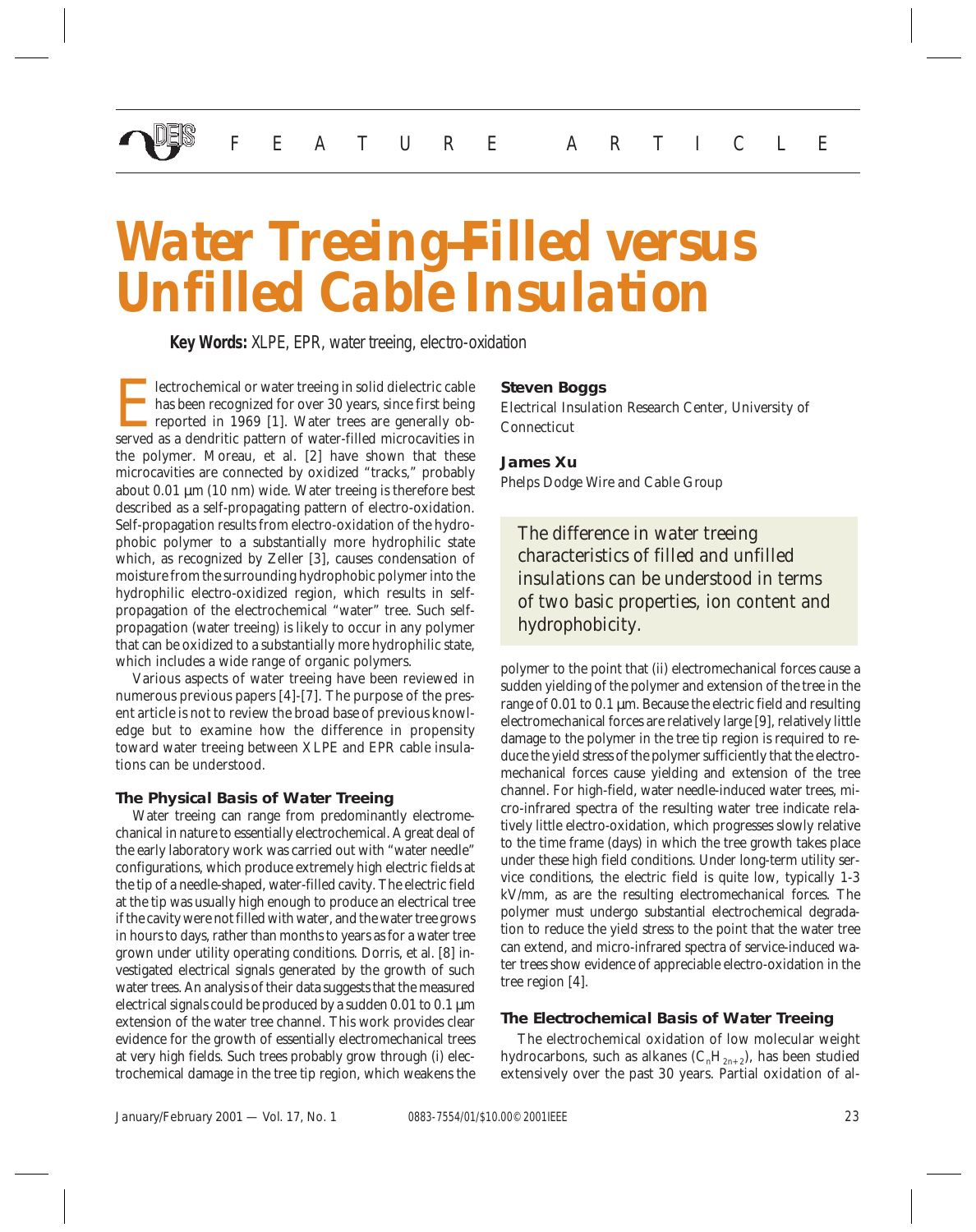

*Fig. 1. Chemical potential as a function of water conductivity for an ellipsoidal asperity 1000 in a background field of 5 kV/mm. For NaCl solutions, the conductivity (S/m) is about ten times the molarity. This plot is not intended to be a quantitatively accurate representation of the chemical potential for a growing water tree but simply to illustrate the general nature of the chemical potential as a function of water conductivity.*

kanes occurs in fuel cells in the presence of aqueous electrolytes such as  $H_2SO_4$  and  $H_3PO_4$ . The oxidation process involves adsorption on an electrocatalyst followed by the rapid formation of oxidized intermediates at approximately 1 eV. The chemical species of the intermediates could be either partially oxidized species such as alcohols and aldehydes or deeply oxidized species such as carboxylic acids, which can be oxidized slowly to  $CO<sub>2</sub>$ . Water treed regions in electrically aged polyolefin dielectrics such as XLPE contain significant amounts of oxidation species and ionic impurities [4], which suggests that propagation of water trees in solid polyolefin dielectrics involves an electrochemical process similar to that in a fuel cell. The similarity of the electrochemistry of water trees and such fuel cells does not provide insight into detailed electro-oxidation processes under the inhomogeneous solid/liquid state conditions of water treeing. Electro-oxidation-related water treeing is thus a unique phenomenon. In solid dielectrics, the extent of electro-oxidation—i.e., the population and growth rate of water trees—varies for different polyolefins and the type and concentration of "electrolytes." XLPE and EPR dielectrics are such examples.

Zeller [3] took a thermodynamic view of water treeing and concluded that the water conductivity plays a very significant role. Zeller described the chemical potential that drives the electro-oxidation of water treeing as the derivative of the energy stored in the electric field with respect to the number density of ions in the water of the water tree, i.e.,

$$
\mu_{W} = \frac{\partial (\int \varepsilon E^2 dV)}{\partial n_i} = \frac{\partial W}{\partial n_i} = \frac{\partial W}{\partial \sigma_{W}} \frac{\partial \sigma_{W}}{\partial c_i} \frac{\partial c_i}{\partial n_i}
$$
(1)

where *E* is the electric field, *e* is the permittivity, *V* is volume, *n*<sup>i</sup> is the number density of ions in the water, *W* is the energy stored in the electric field, *c*<sup>i</sup> is the number concentration of ions in the water (number of ions divided by number of water molecules), and  $\sigma_w$  is the conductivity of the water. Note that *dc<sub>i</sub>/dn<sub>i</sub>* is equal to one over the number of water molecules in the volume containing the ions. For NaCl,

$$
\frac{d\sigma_W}{dc_i} \approx 540 \frac{\text{Siemens}}{\text{m}} \text{ at low concentrations of NaCl.} \tag{2}
$$

A chemical potential,  $\mu$ , greater than about 1 eV can, in theory, drive electro-oxidation although in reality a somewhat greater chemical potential is likely to be necessary. For the case of an ellipsoid of variable asperity, Zeller [3] developed an analytic formula for  $\mu$  from which we can compute the chemical potential for a large asperity (long, thin ellipsoid) as a function of water conductivity as seen in Fig. 1. The general nature of these data can be explained from the fundamental definition of the chemical potential. At very low water conductivity, a small change in the water conductivity makes negligible difference in the electric field distribution. Thus, the chemical potential will be small. For very high water conductivity, the water is a conductor, and a small change in its conductivity makes negligible difference in the electric field distribution. Thus, the chemical potential will also be small. The peak in the chemical potential occurs for intermediate water conductivity, basically when the electric field and current density in the water are  $45^{\circ}$  out of phase. This situation maximizes the change in the electric field with water conductivity and therefore maximizes the chemical potential. The chemical potential approach works especially well in interpreting water tree initiation in a homogeneous insulation system where ions are the major variable.

A large number of variables may be relevant to water tree formation and growth in filled materials, among which hydrophobicity, catalytic ion content, spatial variation in ion concentration, crystallinity, water absorption, oxidation induction time, and toughness differ the most from an unfilled material such as XLPE (Tables I and II). At best, chemical potential is a thermodynamic variable, which gives the "propensity" toward a chemical reaction. The larger the chemical potential, the more likely the reaction is to take place over a wide range of conditions. However, the chemical potential provides little guidance concerning reaction kinetics, i.e., the rate of the chemical reaction or the growth rate of the water tree.

### **Water Treeing in XLPE Insulation**

As for most organic polymers, PE and XLPE meet all the requirements for water treeing, i.e., they are hydrophobic and can be oxidized to a substantially more hydrophilic state. However, polyethylene is normally very "clean," with very low ion concentration. In a cable configuration, any water reaching the polyethylene must percolate through the semiconducting layers via the free volume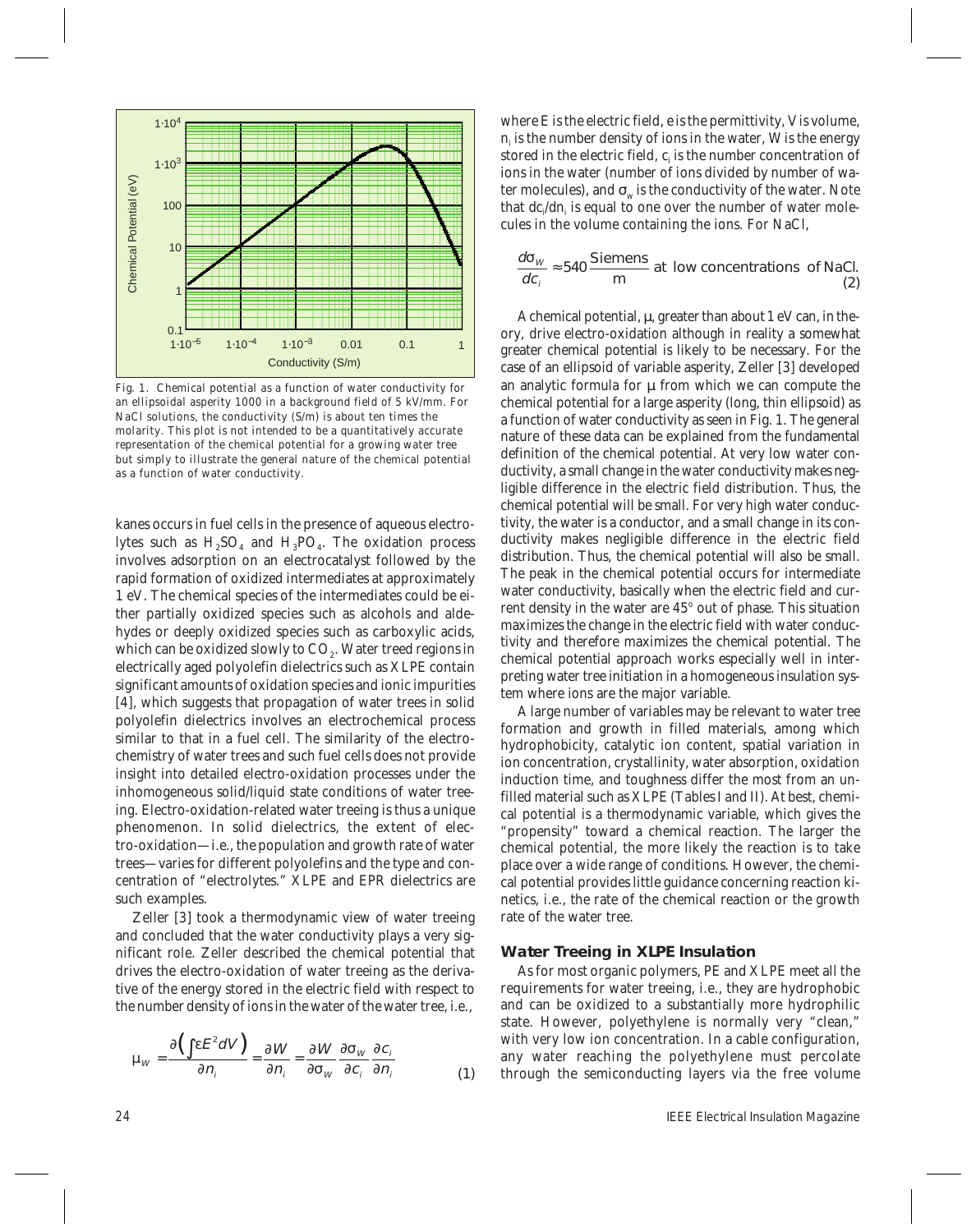around each carbon particle. This free volume percolates (connects through the semicon) as the carbon particles must percolate in order to conduct. The carbon-filled semicon layers may act as activated charcoal filters, which tend to absorb ionic impurities from the water. Thus the water in polyethylene cable dielectric normally has too low conductivity to create the chemical potential necessary for water treeing. In other words, under normal conditions in XLPE the system operates on the low conductivity side of the peak in the chemical potential (Fig. 1), where the chemical potential is too low to cause water treeing. However, the chemical potential will increase with any increase in water conductivity, so that an ionic impurity at the dielectric-semicon interface can increase the chemical potential and cause a vented water tree.

Water trees in XLPE take the form of a series of water-filled microcavities connected by oxidized tracks [2]. While the diameter of these tracks has not been measured, they are probably in the range of 0.01 µm, which is just a "wide spot" in the path between polymer chain backbones. (This estimate is based on the consistency of a substantial number of phenomena for a channel diameter in this range. For example, the water conductivity required to produce the necessary chemical potential is a function of the channel diameter, and the reasonable range of water conductivities is known.) Thus the electro-oxidized track may consist of a slightly wider than normal path between polymer backbones with a much higher degree than normal of oxidation of the polymer, which forms the boundaries of the track. The string of water-filled cavities, which is the visible manifestation of the water tree, is probably the result of three effects, viz.: (i) Statistical effects, in that if a water tree track meets a cavity and fills it with water, the track has a much larger surface and many more possible directions in which to propagate than a track which does not meet a cavity. Thus long track growth may be associated with strings of cavities for statistical reasons; (ii) Contribution of ions within the cavities to continued water tree growth; and (iii) Substantial water flow through a tree track required to fill a cavity may enhance electro-oxidation and track formation. A source of ions is necessary to provide the water conductivity (or as an electrolyte) required for water tree growth, and ions are "consumed" as the water tree grows through attachment to the tree walls. Thus sources of ions along the growth path must promote water tree growth, and cavities normally contain ionic impurities as a result of segregation of impurities during the solidification and crystallization of the cable dielectric after extrusion. The impurities come from the surface of the pellets, which are washed with clean, but not necessarily deionized, water at the time of manufacture, and only become more dirty prior to use.

# *Bowtie Trees in XLPE, Filled XLPE, and Filled EPR*

A relatively large density of short bowtie trees is characteristic of water tree growth in unfilled XLPE in comparison to filled XLPE and EPR. Table II illustrates the typical difference observed in cable insulation samples aged for eight

| <b>Table I. Some Chemical and Physical</b><br><b>Properties of EPR and XLPE</b> |                                 |                                                                                                                    |  |  |
|---------------------------------------------------------------------------------|---------------------------------|--------------------------------------------------------------------------------------------------------------------|--|--|
| <b>Property</b>                                                                 | <b>XLPE</b> Insulation          | <b>EPR</b> Insulation                                                                                              |  |  |
| <b>Chemical Structure</b>                                                       | Hydrocarbon chains              | Hydrocarbon chains                                                                                                 |  |  |
| Clay Composition                                                                |                                 | Al <sub>2</sub> O <sub>3</sub> , SiO <sub>2</sub> (96%),<br>TiO <sub>2</sub> , Fe <sub>2</sub> O <sub>3</sub> (3%) |  |  |
| <b>Catalyst Residue</b>                                                         | Little to none                  | V. Al, etc.                                                                                                        |  |  |
| Chain Branch No.                                                                | $15 - 35$                       | 200                                                                                                                |  |  |
| Length of Branches                                                              | $2 - 4$                         | $1-4$                                                                                                              |  |  |
| No. avg. MW be-<br>fore crosslinkomg                                            | $1-4 \times 10^4$               | $1-5 \times 10^4$                                                                                                  |  |  |
| Crystallinity                                                                   | 50-60%                          | 5-25%                                                                                                              |  |  |
| <b>Polymer Density</b>                                                          | $0.91 - 0.93$ g/cm <sup>3</sup> | $0.85$ g/cm <sup>3</sup>                                                                                           |  |  |
| Density of Cavities<br>(curing-dependent)                                       | $10^3 - 10^4$ /cm <sup>3</sup>  | No data                                                                                                            |  |  |
| Size of cavities                                                                | $15-30 \mu m$                   | No data                                                                                                            |  |  |
| $T_{\rho}$                                                                      | $-120C$                         | $-60C$                                                                                                             |  |  |
| $T_{m}$                                                                         | $105 - 110C$                    | 45-65 C                                                                                                            |  |  |
| <b>Tensile Strength</b>                                                         | 16 MPa                          | 8-12 MPa                                                                                                           |  |  |
| <b>Elongation at Break</b>                                                      | 500%                            | 300%                                                                                                               |  |  |
| Thermal Expansion<br>$(20-130\,^{\circ}\text{C})$                               | 12%                             | 8%                                                                                                                 |  |  |
| Toughness                                                                       | 140 J/cm $3$                    | $80$ J/cm <sup>3</sup>                                                                                             |  |  |
| Hardness                                                                        | Rigid thermoplastic             | Soft, rubbery                                                                                                      |  |  |
| Dielectric constant                                                             | 2.3                             | $2.4 - 3$                                                                                                          |  |  |
| Breakdown                                                                       | 100 kV/mm                       | 22-44 kV/mm                                                                                                        |  |  |
| Dielectric Loss                                                                 | $10^{-4}$                       | $10^{-3}$                                                                                                          |  |  |

| Table II.                                                   |                                 |                       |                      |                               |  |
|-------------------------------------------------------------|---------------------------------|-----------------------|----------------------|-------------------------------|--|
| Bow-tie Trees in XLPE, Filled XLPE and EPR Cable Insulation |                                 |                       |                      |                               |  |
| Material                                                    | <b>BT Density</b> (mm $^{-3}$ ) | $BT$ Length $(\mu m)$ | <b>OIT</b> (minutes) | <b>Water Absorption (ppm)</b> |  |
| <b>XLPE</b>                                                 | >28                             | 90                    | 33                   |                               |  |
| Filled XLPE                                                 |                                 | 180                   | >180                 | 260                           |  |
| <b>Filled EPR</b>                                           | $0.3*$                          | 390                   | >180                 | 470                           |  |

\*low tree density in EPR and filled XLPE is unrelated to the difficulty of detecting trees in filled insulation. With present techniques, trees with lengths as small as  $10 \mu m$  can be detected with relative ease [10].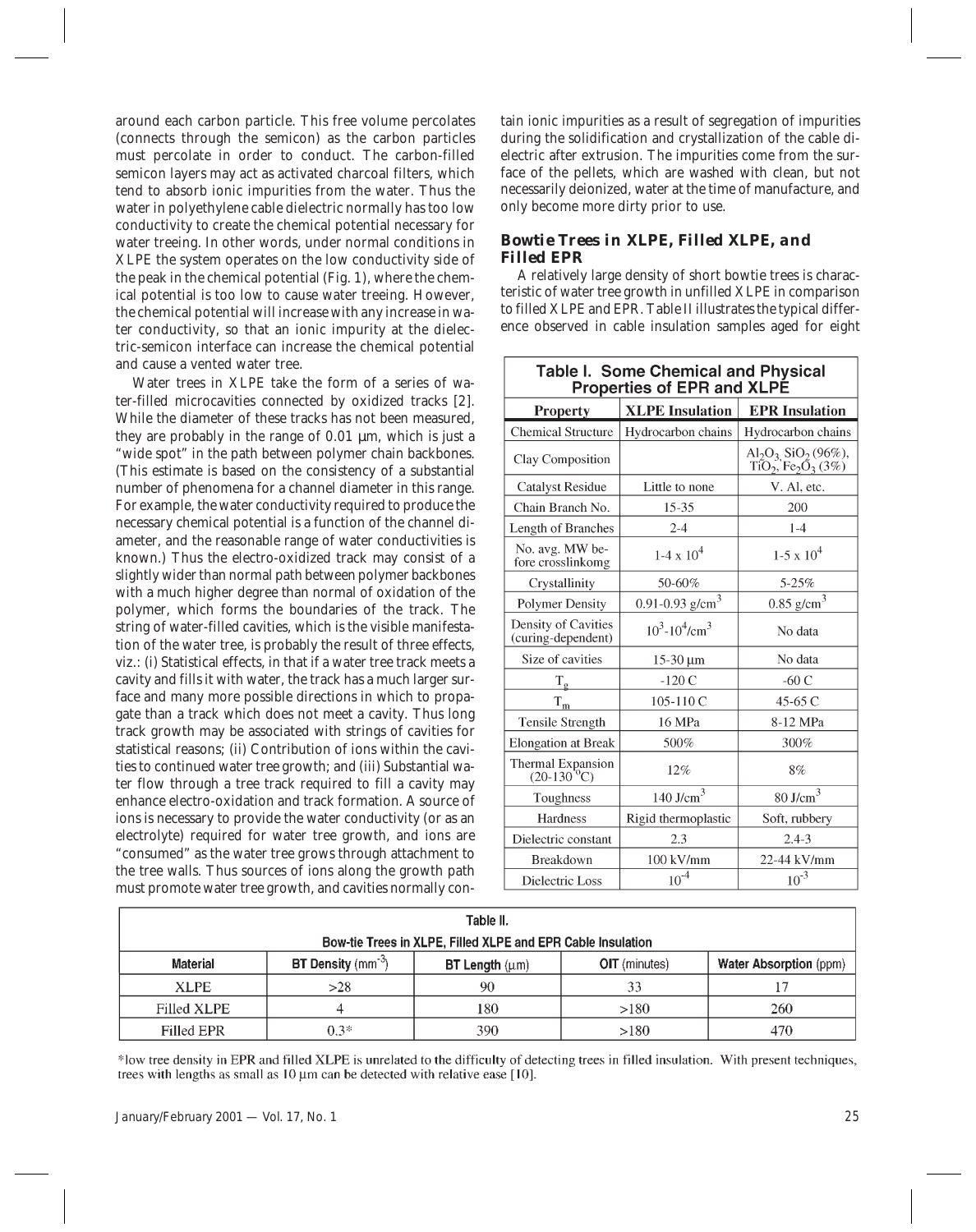

*Fig. 2. Left, a typical bowtie tree in XLPE cable insulation aged eight months at three times rated voltage. Middle, a bowtie tree in clay filled EPR cable insulation initiating from a contaminant. Of ten bowtie tree sites examined, seven were initiated from iron oxide and one from a vanadium compound, probably vanadium chloride. Right, the detailed structure within a bowtie tree, which is very porous relative to the base polymer. Note the 1* µ*m scale on the electron micrograph.*

months at three times rated voltage. The EPR cable insulation has very low bowtie tree population density but relatively large average bowtie tree length. Initiation sites of bowtie trees in XLPE are associated with cavities, particle agglomerates, and flaws such as cracks. In unfilled XLPE, each "bow" is relatively spherical in nature, in contrast to the "bows" in EPR, which are longer and narrower (Fig. 2). In EPR, initiation sites are somehow associated with catalytic impurities such as iron oxides and vanadium compounds (catalyst residue).

These characteristics combine to suggest that in XLPE, bowtie trees are relatively easily initiated but grow slowly. The decreasing growth rate of bowtie trees in XLPE over time provides strong evidence that growth is limited by (i) diffusion of water into the tree and/or (ii) available ions from the cavity. Bowtie trees initiate easily and at high density in steam cured XLPE as a result of the high cavity content and segregation of ionic impurities into such cavities. In newer, dry-cured XLPE cables, the bowtie tree density is much lower as a result of the much lower density of cavities in the insulation.

In EPR, and to a lesser degree in filled XLPE, bowtie trees are difficult to initiate but once initiated appear to grow quite aggressively, probably because (i) the much greater supply of water in the insulation and diffusion rate of water through the insulation, (ii) bowtie trees in EPR tend to be initiated by sources of highly active (catalytic) ions from catalyst residues in the polymer such as vanadium [10], and (iii) low crystallinity may also contribute to rapid water tree growth in EPR. The difficulty in initiating bowtie (and vented) water trees in EPR is probably the result of three factors, (i) the greatly reduced hydrophobicity of EPR (as demonstrated by the 25 times greater water absorption in Table II) relative to unfilled XLPE, which reduces the tendency of water to condense from the bulk into an electro-oxidized region and thereby cause a self-propagating tree and (ii) the much greater ionic content of EPR, which results from ions associated with the clay filler. While this ion content contributes to a greater dielectric loss, it may also contribute to water treeing resistance by increasing the water conductivity within the dielectric to the point that a water tree normally cannot grow, especially given the more hydrophilic nature of the dielectric. In other words, the dielectric either operates on the right hand side of the peak in the chemical potential of Fig. 1 or is so hydrophilic that water tends not to condense into electro-oxidized regions. Past research has demonstrated that adding finely powdered NaCl to XLPE will render it water tree resistant. (iii) However, when highly catalytic ions such as vanadium and iron are present [10-12], they can reduce the activation energy required for electro-oxidation resulting in a region of very strong electro-oxidation which results in a sufficient reduction in hydrophobicity that a self-propagating water tree initiates from such impurities. Such a water tree grows relatively rapidly as a result of the abundance of water in the dielectric and the heavy electro-oxidation caused by the catalytic action of such ions.

The case for filled XLPE is similar to that for EPR except that the moisture absorption is less than for EPR so that the hydrophobicity is greater than for EPR. This tends to place filled XLPE between unfilled XLPE and EPR in terms of water treeing characteristics. Thus filled XLPE grows bowtie water trees less readily than unfilled XLPE but more readily than EPR. The large oxidation induction time (OIT, Table II) of the filled insulations indicates that they are relatively difficult to oxidize which may also retard water tree formation.

# *Vented Trees in XLPE, and Filled XLPE and EPR*

Table III illustrates typical vented water tree growth in unfilled and filled XLPE and EPR insulation. Despite every effort to locate vented trees in EPR, vented trees are very rarely observed. The scarcity of vented trees in EPR suggests very strongly that the typical ionic impurities at the semicon- dielectric interface cannot cause sufficient electro-oxidation to generate a self-propagating tree structure given the lower hydrophobicity, greater moisture concen-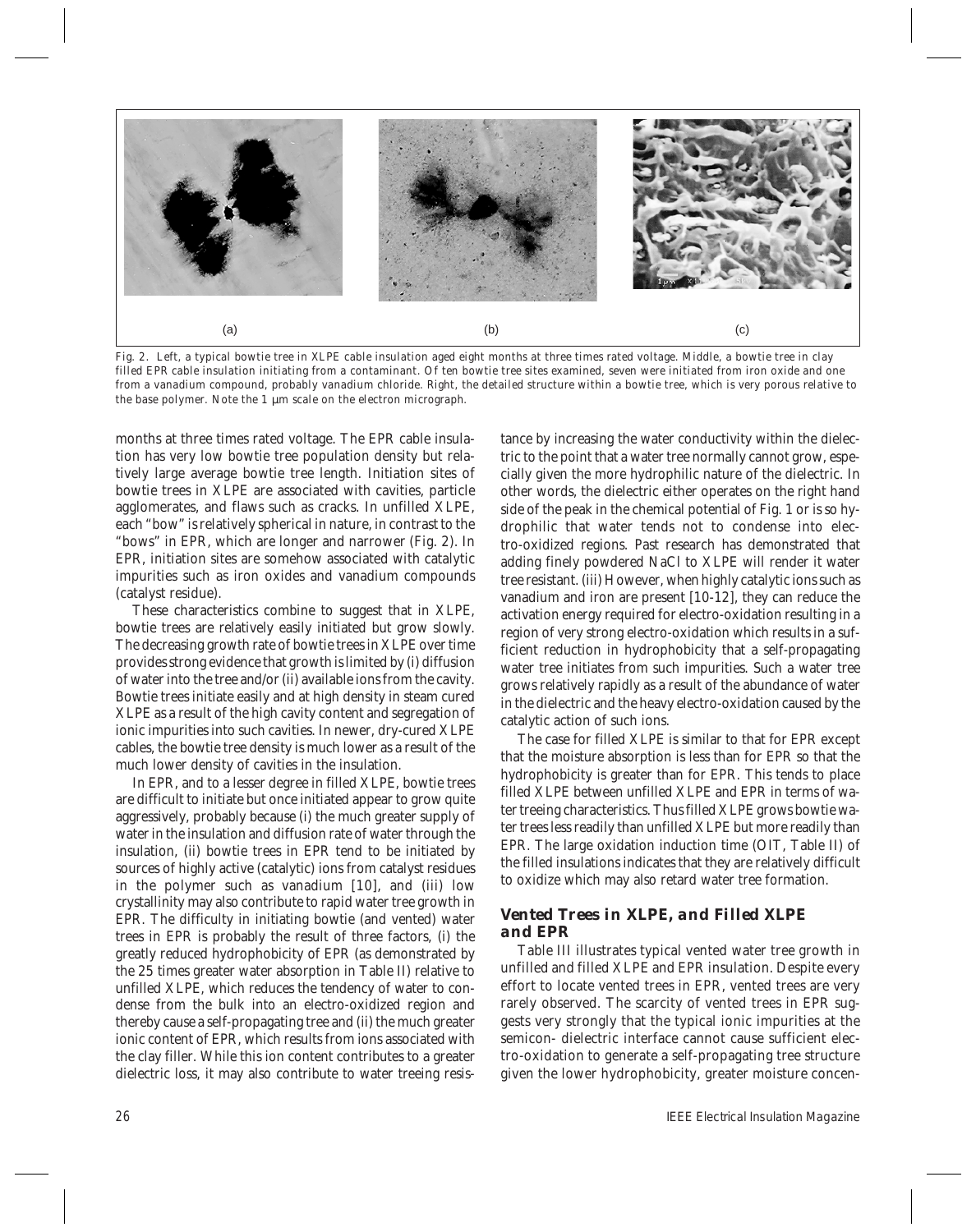| Table III.                                                 |                          |                     |  |  |  |
|------------------------------------------------------------|--------------------------|---------------------|--|--|--|
| Vented Trees in XLPE, Filled XLPE and EPR Cable Insulation |                          |                     |  |  |  |
| <b>Material</b>                                            | VT Density ( $mm^{-3}$ ) | VT Length $(\mu m)$ |  |  |  |
| XLPE                                                       | 0.3                      | $60+40$             |  |  |  |
| <b>Filled XLPE</b>                                         | 0.2                      | $120 \pm 50$        |  |  |  |
| Filled EPR                                                 | ) በ1*                    | 45                  |  |  |  |

\*low tree density in EPR and filled XLPE is unrelated to the difficulty of detecting trees in filled insulation. With present techniques, trees with lengths as small as 10 um can be detected with relative ease [10].

tration, and greater ionic content of the insulation system relative to unfilled XLPE.

At the operating fields of distribution cables, vented water trees in XLPE (those growing from the semicon-dielectric interface) grow from ionic impurities, not from stress enhancements at the interface, because without ionic impurities at the semicon-dielectric interface, the ion concentration in the water will be too low to generate the chemical potential necessary for electro-oxidation and water tree growth. While the chemical potential increases with the square of the electric field, the typical roughness at the semicon-dielectric interface, even for older semicons, is not sufficient to generate the necessary chemical potential without a source of ionic impurities to increase the conductivity of the water. For example, experiments have been conducted in which an intentionally rough surface was created between the semicon and dielectric in a plaque configuration. Careful examination using an SEM and elemental analysis after water tree growth at moderate fields indicated an ionic impurity at the root of each water tree and no tendency of the water trees to grow from high field regions of the semicon electrodes [14,15].

### **Water Tree Resistance**

As is well known, TR-XLPE insulation does not stop water tree growth, it impedes water tree growth, i.e., the number and size of water trees is reduced. As is also well known to those who have worked in the field, vented water trees grow from ionic impurities at the dielectric-semicon interface [14]. The reduction in the number of water trees is probably the result of the greatly improved cleanliness of modern semicons and reduced hydrophobicity of TR-XLPE discussed below.

TR-XLPE insulation consists of XLPE with a tree retardant additive. At least some varieties of TR-XLPE dielectric contain a dispersion of hydrophilic molecular clusters in the hydrophobic matrix. One logical assumption is that the hydrophilic clusters "stop" water tree channels, i.e., when a water tree channel "hits" a tree retardant cluster, it stops propagating, probably because the hydrophilic cluster impedes condensation of water into any electro-oxidized region near it, so that the water tree cannot propagate.

Based on the hypothesis that a water tree channel grows until it encounters a water tree retardant cluster, we can treat this as a mean free path problem. The tree retardant molecules represent a randomly distributed set of points in the polymer matrix which will stop a water tree, and the water tree (in the tip region) is a roughly 0.01 µm diameter channel propagating through the matrix. On this basis, we can compute the probability of a water tree channel propagating a distance, *x*, as a function of the mean distance between water tree retardant molecules, as seen in Fig. 3.

The typical mean distance between water tree retardant clusters in the polymer matrix is probably in the range of 0.2 to 0.3 µm, so that a typical water tree in TR-XLPE would grow to a length of about 0.3 to 1 mm (5% probability). This analysis provides a rational explanation and quantitative basis to estimate water tree growth in TR-XLPE insulation that is in reasonable agreement with reality.

Vented water tree channels are known to branch, and often numerous branches grow off a main branch, which is rooted at the ionic contaminant at the dielectric-semicon interface. Thus a limitation in the size of an individual branch would not necessarily stop extension of the water tree, as branches could form and extend until they hit a water tree retardant molecule, branch again, etc. The limitation in water tree growth probably comes from diffuse electro-oxidation and the high water concentration around the water tree retardant clusters after they stop a water tree channel. The water tree channel provides a supply of water, and the hydrophilic tree retardant cluster probably provides a site for diffuse electro-oxidation by creating a high water density region but suppressing water tree channel growth. Thus, the water tree grows to something like the 95–99% probability length (Fig. 3), at which point sufficient water tree channels have "hit" water tree retardant clusters to form a "surface" of diffuse wa-



*Fig. 3. Probability of a water tree channel in TR-XLPE growing a given distance as a function of the mean separation of tree retardant molecules assuming a 0.01* µ*m water tree channel diameter.*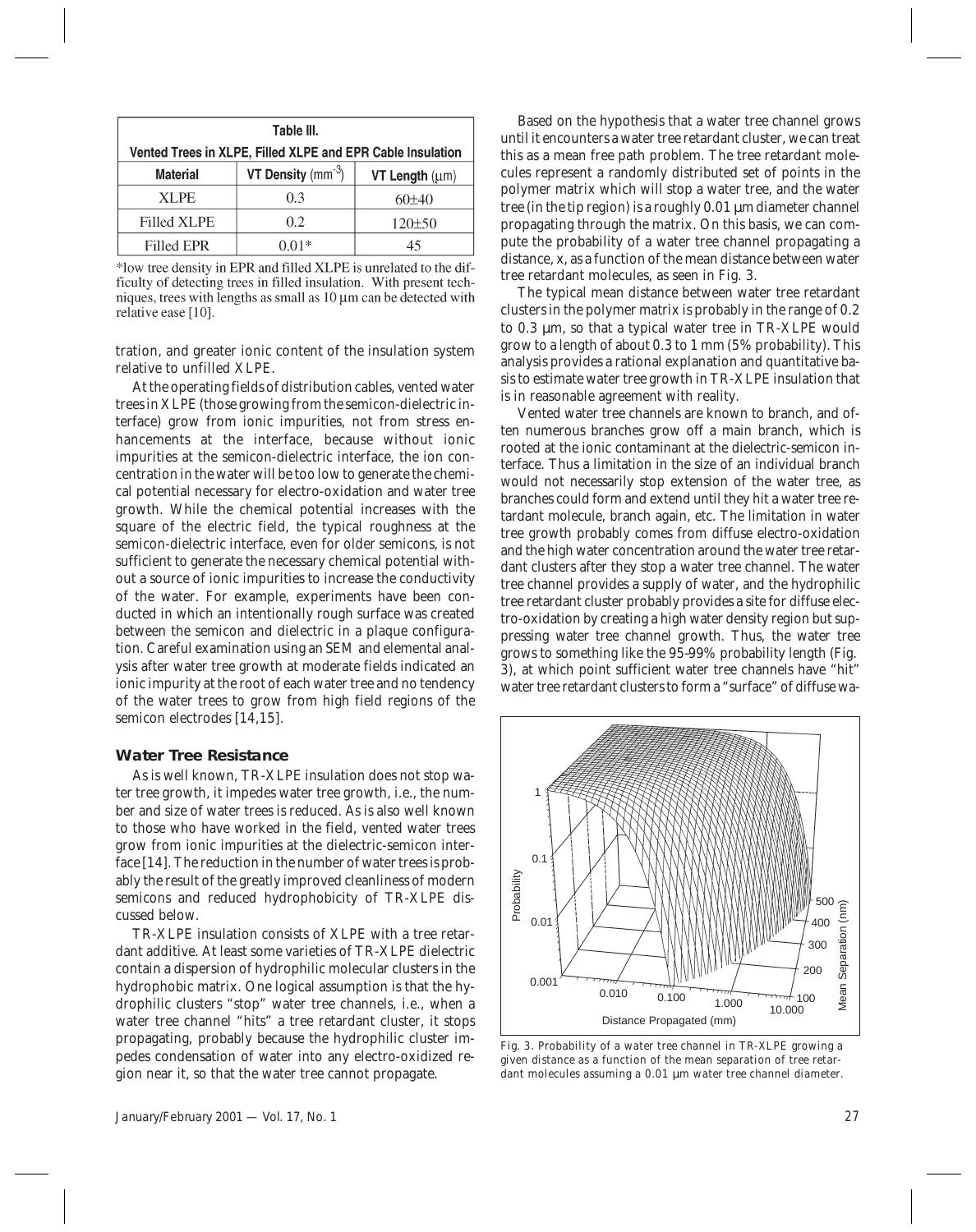ter around the tree retardant clusters at the outer reaches of the tree, which impedes further growth.

The additives employed to make XLPE insulation water tree resistant increase its water absorption, i.e., make the polymer less hydrophobic. Some (but not all) such additives increase the polymer conductivity and increase the dielectric loss. Thus, in a sense, they make the XLPE more like EPR. While ionic additives to XLPE (e.g., NaCl) do provide water tree resistance, they have not proved practical.

EPR and, to a lesser degree, filled XLPE cable insulation have an inherent water tree resistance. A major statistical ageing study of EPR cable insulations predicated on the assumption that failure is caused by water trees concluded that water trees have little if any connection with failure of EPR insulations [16]. The water tree resistance of EPR insulations is caused by the reduced hydrophobicity (which reduces the tendency for water to condense from the bulk dielectric into electro-oxidized regions) and, possibly, relatively high ionic content (which may tend to render any liquid water in the dielectric too conductive to cause water tree growth). These properties tend to impede formation of water trees in EPR while at the same time contributing to the higher dielectric losses of EPR insulation.

## **Stability under Wet Electrical Ageing**

Wet electrical ageing has differing effects on TR-XLPE and EPR dielectrics. As is well known, the ac strength of EPR cable insulation tends to drop fairly rapidly during wet electrical ageing and then level off in the range of 55 to 80% of initial strength depending on EPR formulation [17], while wet electrical ageing has less impact on the impulse strength of EPR insulations with a retained impulse breakdown strength ranging from 66% to 100% depending on EPR formulation after 48 months of field ageing under normal service conditions [17]. TR-XLPE cable shows the opposite tendency with a retained impulse strength of 50% under the same conditions [17]. However, the ac strength of TR-XLPE is nearly 100% relative to the strength of degassed, virgin TR-XLPE cable.

The above phenomena in TR-XLPE and EPR insulation can be understood on a common basis, which also explains the high reliability of EPR insulation in spite of a relatively low AC breakdown strength after wet electrical ageing.

In the case of EPR insulation, the reduction in ac strength during wet electrical ageing is probably caused by migration of water into gaps at the interface between the filler particles and the polymer. Although the filler is well treated (approximately 1 weight percent silane) to enhance adhesion to the polymer, coverage is never 100%, some "free volume" will always exist at the interface, and, in any case, some water will eventually penetrate the silane to reach the clay surface. The water in such regions will cause some diffuse electro-oxidation of the polymer, which enhances water absorption over time until a steady state is reached.

The water at the particle interfaces will polarize substantially at power frequency, which will cause some of the filler particles to "appear" to be conducting, which will increase the stress in the rest of the insulation and reduce the ac breakdown strength. However, this phenomenon occurs relatively uniformly throughout the insulation, not on an isolated basis as for water trees, with the result that it causes a predictable reduction in the ac strength of the insulation; i.e., while the mean breakdown strength drops, the variance in the breakdown strength is relatively small because this is not related to a "discrete" phenomenon which produces extreme value statistics. The result is an insulation with a relatively low but very reliable (low variance) breakdown strength. Under impulse conditions, the water at the particle interface does not have time to polarize and therefore acts as a dielectric. Thus the ac strength drops in a predictable way, but the impulse strength is less affected.

The situation in TR-XLPE involves the same phenomena but as related to the evolution of discrete water trees. As noted above, water trees will grow in TR-XLPE insulation but are limited in length by the tree retardant additive. For a water tree to grow, the small water tree channels in the tree tip (growth) region must polarize partially at power frequency. Thus under power frequency conditions, the electric field at the surface of the small, "ball-like" water tree in TR-XLPE is graded by the partial polarization of the water tree channels which provide RC grading with the result that the ac strength is little affected. However if the water tree channels are partially polarized at power frequency, as they must be to grow, they will not polarize appreciably at the much higher frequency associated with a risetime of a standard lightning impulse. Thus under lightning impulse conditions, the small water tree channels at the boundary of the water tree act as dielectric, which exposes the larger diameter water tree trunk (typically 1 µm diameter at its base at the ionic impurity from which the water tree initiates) to the electric field. The water tree trunk looks much more like a sharp point. As well, the rapid polarization of this larger diameter channel causes a temperature rise of 10-100 °C within a few microseconds, which causes a shock wave generated by the rapid thermal expansion of the water. As is well known, the dielectric strength of insulation under tensile stress is lower than that under compressive stress, and such a shock wave near the peak of the lightning impulse could well precipitate breakdown. Because the reduction in impulse strength is associated with discrete water trees, it is likely to follow extreme value statistics, which results in greater statistical variability than does the reduction in ac strength described above for EPR insulation. However, data from field ageing indicate that the impulse strength of TR-XLPE drops to about 50% of the initial strength during the first two years of in-service ageing and then levels off [17].

# **Conclusions**

Attempts to make XLPE increasingly resistant to water tree growth have involved additives, which decrease hydrophobicity and make the XLPE more like EPR. EPS are evolving through improved processing, clay compatibilization, etc. to